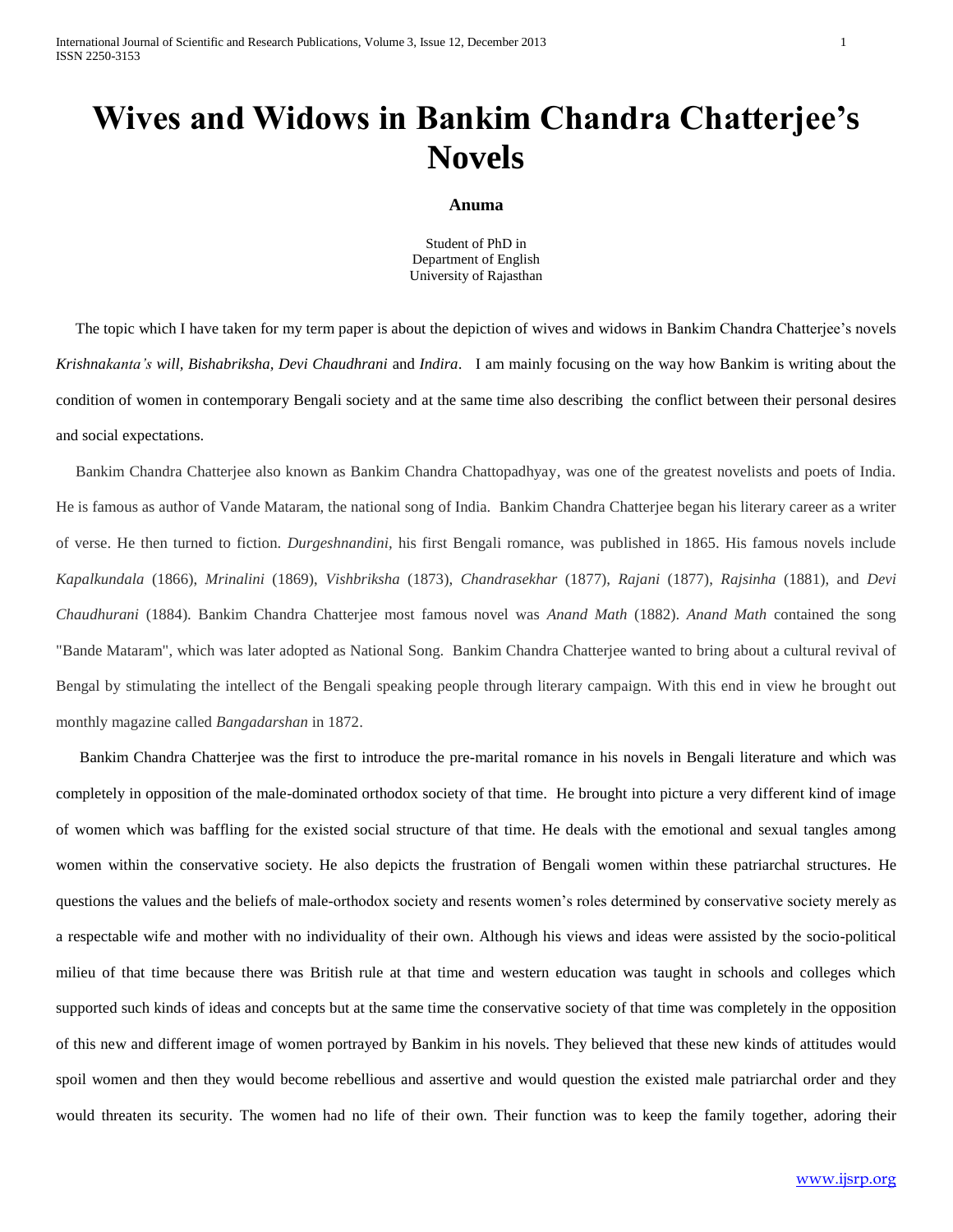husbands, taking care of their children within the domestic atmosphere. They did not have an identity and individuality of their own. Women's education was derived from two sources – knowledge of epics largely conveyed through the oral tradition and their own work within the household. They were born to serve others. Their personal feelings and desires were not taken into consideration. Bengal was going through the first phase of modernity in the nineteenth century which brought many new tensions within gender relationships, love, marriage, illicit affairs, jealousy, break up of marriage and similar other issues. And all of these issues we find in Bankim's novels. Bankim was endowed with a remarkable literary genius and is often regarded as a literary monarch of Bengal. He was first writer to portray women as individuals in his works within the framework of realistic society. His main concern was the issues like his love of humanity and his anxiety to work to raise the voice of the oppressed women. His women characters assert his deep understanding of the human mind and his remarkable power of delineation. His novels also portray many defiant heroines like Ayesha in *Durgeshnandini*, Prafulla in *Devi Chaudhrani* and Shanti in *Anandmath* and many other characters. Clarke has commented about Bankim's novels: "The social life of Bankim's novels is pitched at different levels, according to the status of his principle characters. He himself came of a middle class family, and it is only when dealing with characters of this class that he is at home and that his descriptions are realistic and convincing." (Clarke 69) These issues make us familiar with nineteenth century Bengal.

 Bankim Chandra as a novelist was chiefly concerned with suffering of these women. He has depicted the crisis of individual will and the problem of agency that his characters have to face. I find that women have really powerful roles in almost all of his novels<sup>1</sup>. One of the important point that I have noticed is that Bankim has situated his women in the past and not in present social milieu because I think that he had a kind of fear in his mind that these women, so inflamed with passion and desires, could not be accepted by the conservative orthodox society. I really appreciate the way he has shown the courage to reveal the attraction between men and women even outside the conjugal life which was not acceptable in orthodox society and which that society did everything to suppress. It was said that Bankim derived this courage and strength by reading European literature. On the one hand he has made his women characters to question the social injustice done to them without any serious fault committed by them and on the other hand there was a conflict within his mind which forced him to cling to autocratic males who dominated social life. Here I would like to elaborate this point by giving an example of Rohini, who is a widow in *Krishanakanta's will*. Rohini is young and beautiful and not inferior to anybody in her intelligence and she questions her own state by saying "what sins had I committed that I became a child widow? ….. For what fault am I to spend my youth like a dried up  $log$ ".<sup>2</sup> She is an orphan and there is no brother or sister or any friend to console her in her distress. She has nothing to lose in the wide empty world to save her good name. That is why she falls in love with Govindalal, knowing that he is already married to Bharmar. But her mistake is not as much serious as is being represented by Bankim.

 $\overline{a}$ 

<sup>1</sup> Durgeshnandini (1865), Devi Chaudhrani (1884), Kapalkundala (1866), Indira (1873) and Rajani (1877) except Rajsinha (1881) and Sitaram (1886) in which male characters dominate the scene.

 $2$  Krishnakant's Will, ch-7, p-194.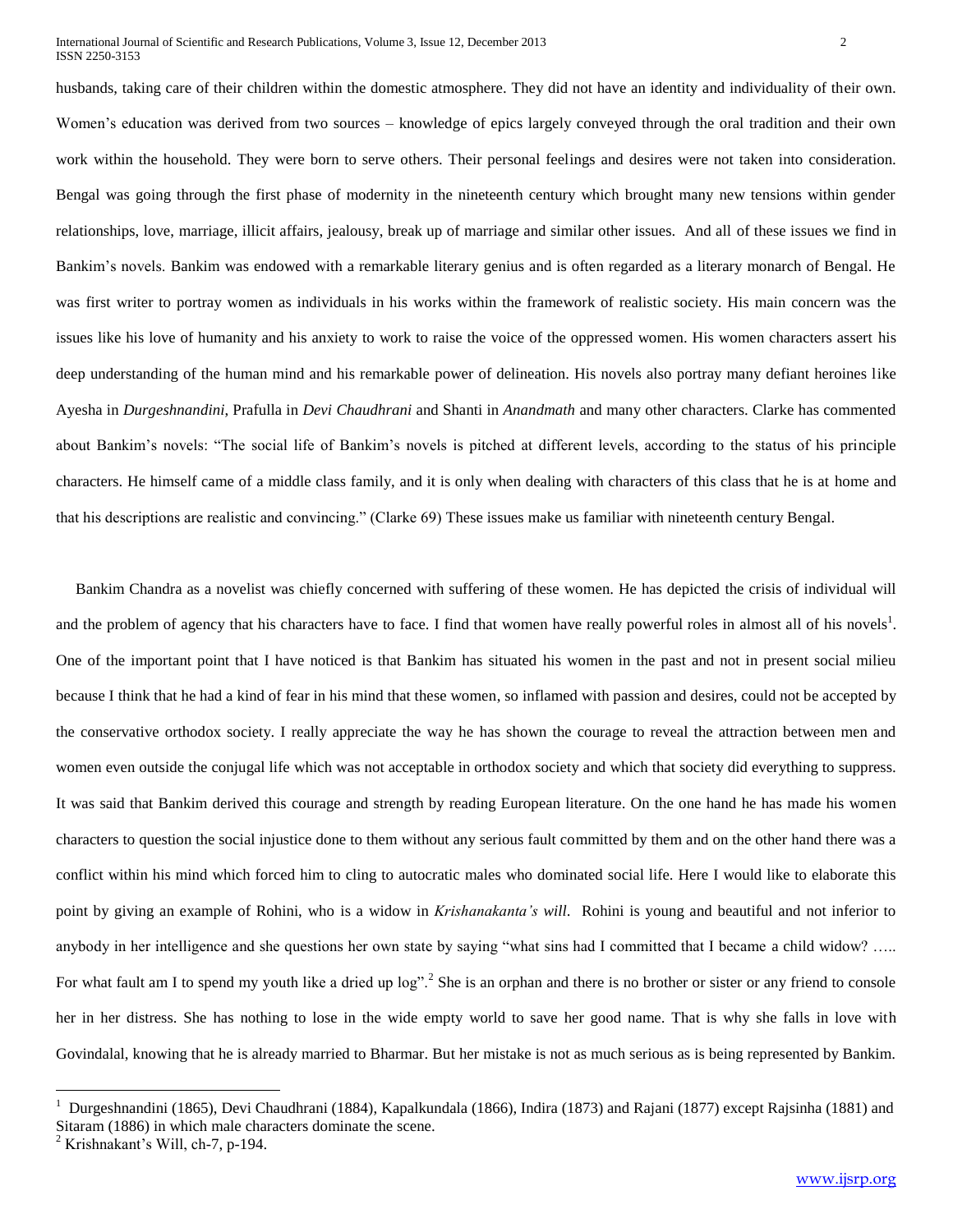She does not deserve the punishment or the treatment meted out to her. He brought into play the conservatism of the society even when acknowledging the power of socially transgressive romantic love. He reveals the secret passions and desires of Hindu wives and widows and men drawn into clandestine relationship with others outside their marital life<sup>3</sup>. The very striking point I have found about him is that although he represents the conflicts between personal aspirations and cultural practices and emotional and sexual needs of his characters but he has made all these clandestine and transgressive thoughts and feelings invariably ending in death and disaster<sup>4</sup>. The women characters once deviating from social code and following their own desires meet disaster and death and are left with no other alternative. I think it is his conservatism that compels him to choose these kinds of conclusions for his novels. This is also evident by the way how he gives a clean chit<sup>5</sup> to Govindalal who is the cause of the suffering of both Bharmar and Rohini. Govindalal is himself a weak and unsteady character. He wants to seek beauty that he finds in Rohini and then he quickly forgets all his responsibilities and duties for her innocent and childish wife Bharmar who was completely devoted to him. He justifies his decision of leaving Bharmar by putting all blame on her and elopes with Rohini. He doesn't even care for the pleadings of his wife and remains unresponsive when she throws herself at his feets begging forgiveness. He is unsteady by nature which is clearly seen by the way he keeps on thinking about Bharmar while living with Rohini in Prasadpur<sup>6</sup>. He keeps her like a prostitute, and treats her like a plaything. His mean and cruel character is also evident by the way how he murders Rohini suspecting her of adultery and later keeps running away from police and writing a letter to Bharmar asking for her help. Even when released from the accusation of Rohini's murder he doesn't return to his wife asking forgiveness. Bharmar dies waiting for a long time of his return but he remains insensitive of her suffering and only returns on her death bed. What I want to say by revealing all details of Govindalal's character is that although he is more responsible than Rohini and Bharmar for their tragic doom, then why is he given solitude and spiritual life at the end? Why is he not punished by the author? This is really a very crucial point which I have tried to raise.

Although "a taste for transgression" could be detected in all his novels<sup>7</sup> and it is central theme in *Bishabriksha, Krishanakanta's Will*, *Indira***.** In his novel *Bishabriksha* he has tried to morally caution men and women of illicit passion. Here he has adopted a very conservative approach. This illicit passion is not justified in his eyes even when it leads to the marriage of Nagendra and Kundanandini, two characters in this novel. I feel that here he is giving a message that once drawn to the life of immoral acts, men and women are unable to redeem themselves. He is making a point that lack of judgment is responsible for the growth of this illicit love and passion. Here, the widow Kundanandini as forced to end her life once Nagendra and his wife are reunited after having both realized their folly. Nagendra feels that he has fallen a prey to carnal temptation by loving and marrying Kundanandini and his wife Suryamukhi realizes her fault for not

 $\overline{a}$ 

<sup>&</sup>lt;sup>3</sup> As in Krishnakant's Will and Bishabriksha.

<sup>4</sup> Like Widow Rohini in krishnakant's Will and Kundanandini in Bishabriksha.

 $<sup>5</sup>$  Providing him solitude and spiritual life in the end.</sup>

<sup>&</sup>lt;sup>6</sup> A place where he goes into hiding with Rohini.

<sup>&</sup>lt;sup>7</sup> Sudipta Kaviraj, 'A taste for transgression- liminality in the novels of Bankim Chattopadhyay' (Mimeographed). This view is also supported by Tapan K. Raychaudhuri, Europe Reconsidered, New Delhi, 1988, p. 111.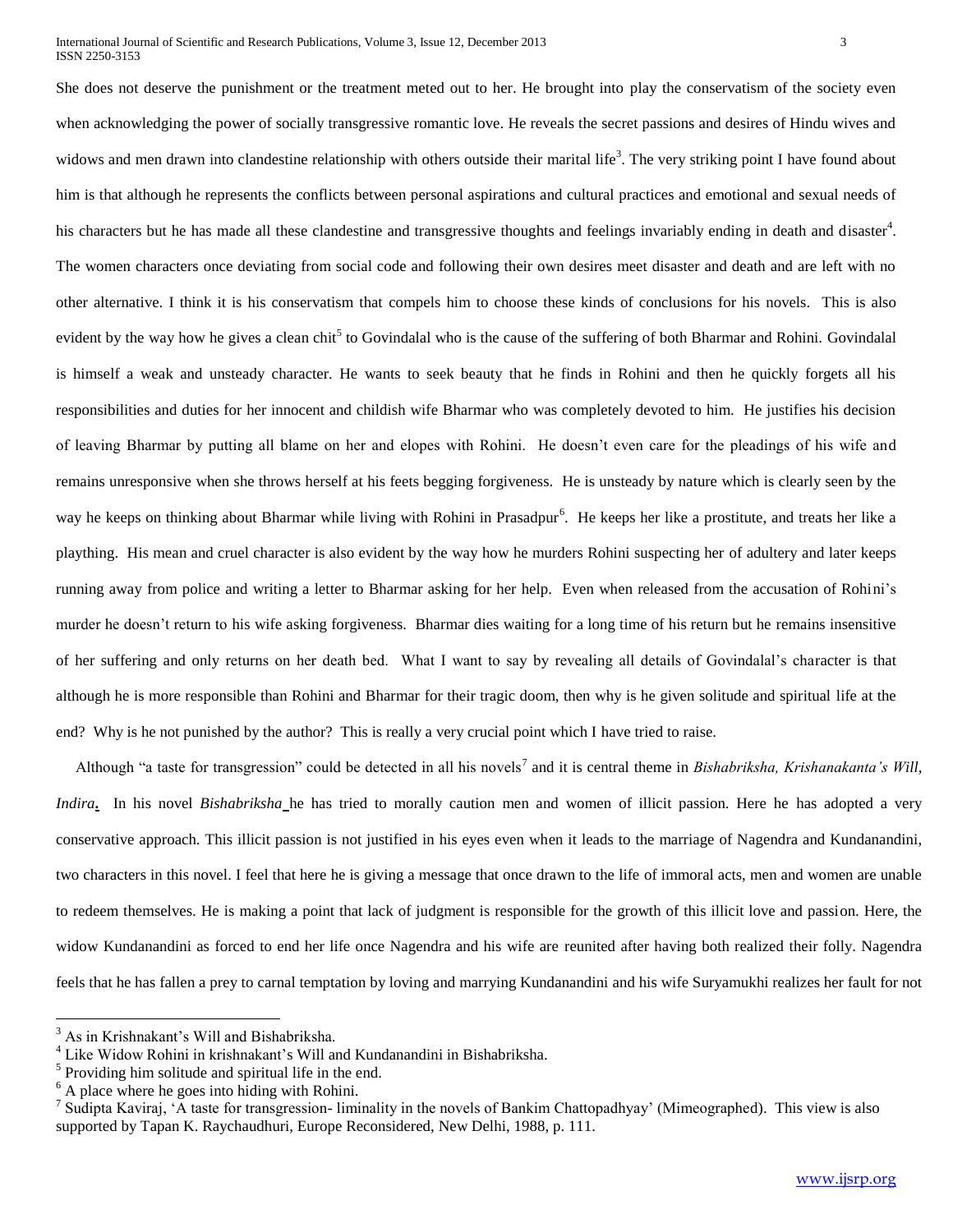having thwarted her husband's marriage with her. Here, again the same question arises that why Bankim has not chosen any other conclusion presenting a good life for the widow. Why his widow characters end in disaster or death? It appears to me that Bankim resents widow remarriages if I look at the way how widow Kundanandini and Rohini are not given any good life to live after they are transgressed. Multiple marriages of men are common in his novels as in *KrishnaKanta's Will, Bishabraksha, Kapalkundala,* but if a woman marries more than once, then she meets gruesome fate. Does it approve Bankim's opposition of widow remarriages in upper class Hindu society? At the same time he is upholding family values and also quick to condemn any injustice done to a wife as in the case of Bharmar in *Krishnakanta's Will.* He is on the side of wronged wife Bharmar who has the courage to say to her husband that she will respect him as long as he is worthy of respect this point also illustrates the idea that to what extent he justifies the conduct of his characters.

 Now I would like to give another example from his novel *Devi Chaudhrani* in which Bankim has once again proven his idealization of domestic life by the way how Prafulla, the protagonist who is so defiant and courageous that she participates in the freedom struggle against British Government is finally made to return to her in-law's home and accepting her role as a respectable wife leaving her previously powerful role as a great freedom fighter. Now here as well he has portrayed a very different image of a woman because at that time it was very unnatural for women to participate in independence movement and they always remained behind purdah and seclusion, Bankim here shows the freedom struggle led by a woman, Prafulla. This proved to be a powerful message for the women who gradually began to come outside of their homes to participate in the freedom struggle. Now here also arises a very crucial question: Why is a woman so defiant and rebellious freedom fighter reduced to a position of mere a housewife in the end? I think, it might be possible for two reasons, first – He might have the conservative society of his time in his mind which was not ready to accept such rebelliousness from the women of their times and second reason might be that, he had certain beliefs in the values of domesticity to some extent as he himself came from orthodox middle class. He has not spoken freely and openly on the issues of widow remarriage and child marriage. But despite of certain controversies he is overall the first writer dealing with emotional needs and conflicts of Bengali women of upper middle class.

 In his short story *Indira*, He has also described the issue of transgression but in a very different way by making a husband falling in the illicit love with his wife not knowing her true identity. Here he has represented a very triumphant figure of woman. Here the speaker narrator is a woman who tells her own story, this technique of narration was very new in the Bengali novel. It clearly shows the importance of women in society. We can not imagine a woman who is so individualistic engineers in the medieval literature of Bengal. Here Indira shuns the hesitation, fear and the Sastric shackles of medieval woman and establishes her superiority in worldly affairs. Here, Bankim has represented a new kind of woman apart from the role of woman as mother, wife or sister assigned by the orthodox Hindu society. Bankim is here asserting a woman's identity which was missing in Bengali society of that time. Here individuality is the essence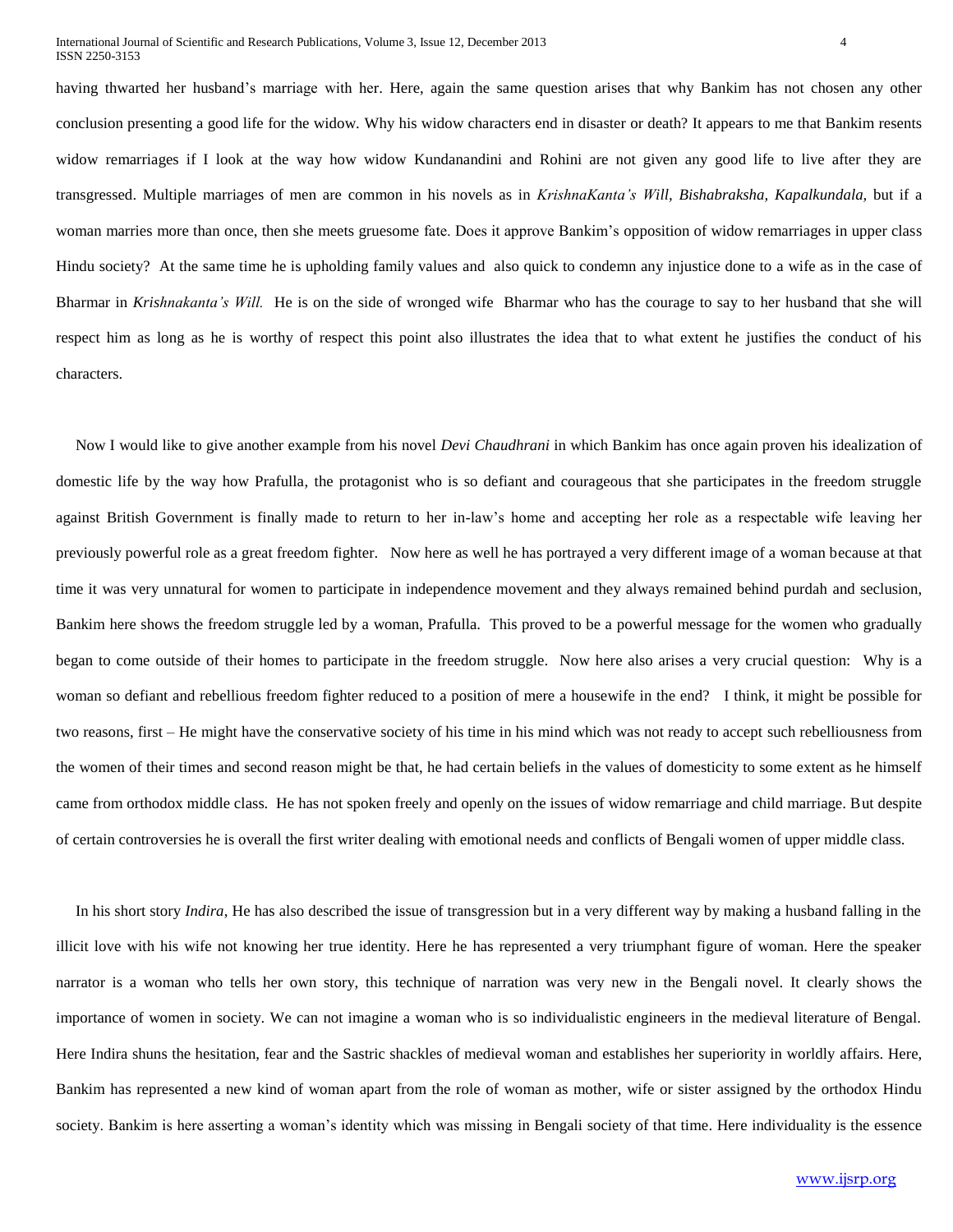of Indira's personality. Here Bankim is depicting the inner conflict in the Bengali woman 'modern' and yet conformist under social compulsions slowly discovering her individuality & identity. She is the champion of women's place in society. Here Indira who belongs to an affluent family gets married to Upendra. But her father refuses to send her to her in-law's house until Upendra earns enough money to keep her happy. When he fulfills the condition then he sends for his wife but on the way palanquin was robbed by forest brigands and then she seeks shelter in a house working as a maid. Then her husband comes there as agues and she recognizes him but he doesn't recognize her and gets attracted to her. Now the whole emotional conflict begins, she finds herself in a dilemma whether she should reveal her true identity to him or not. Here again question of transgression arises by the way Upendra gets attracted to another woman although he doesn't know her but still it is not right for a married man getting attracted to another girl.

 Now I would discuss about the main issues that we find in Bankim's novels. In his novels we mainly find a struggle between individual and social being shackled by conventions. In this process the individuality of women suffers most. They have been denied of their primary rights and at the same time the opportunities of self- fulfillment. At that time women were deprived of the rights of education, inheritance, free choices in male dominated society. On the one hand they are seen clinging to the social roots and on the other hand fighting against the blind conformism and social tyranny. In discussing all these issues we can compare Bankim with other important Bengali poet and novelist Rabindranath Tagore (1861-1941). Although it is right to say that they both discuss almost the same issues about the condition of Bengali women but I have noticed that Rabindranath Tagore appears to be a step ahead from Bankim as he has represented his women characters protesting against the male orthodoxy more openly and strongly and where the transgression of women unlike in Bankim's novels leads to the discovery of their identity and self fulfillment as in *Wife's Letter*. in which Mrinal, the protagonist has left her husband's household in order to live a life of freedom and self-fulfillment. He treats both men and women equal and he is more than anyone else to break the stereotype conception that Bengali men had for women as submissive and subdued creatures. Both Bankim and Tagore are the representatives of Renaissance Bengali Literature. Both discuss about the self-centered nature of husbands who fail to provide any emotional security to their wives. Both deal with the suffering of women who have to act out their tortured lives within the dictates of traditional society.

 In my conclusion I would like to say is that in a sense Bankim exposes the false moral conventions of Bengali society without developing empathy for the victims he has portrayed in his novels. He did not show the compassion towards the victims and at the same time, he could not treat the sinner with love, and kindness. I have really debated the theme of transgression in his novels and to what extent it is justified for men and women and his ability to express the inner frustration and turmoil within his female characters.